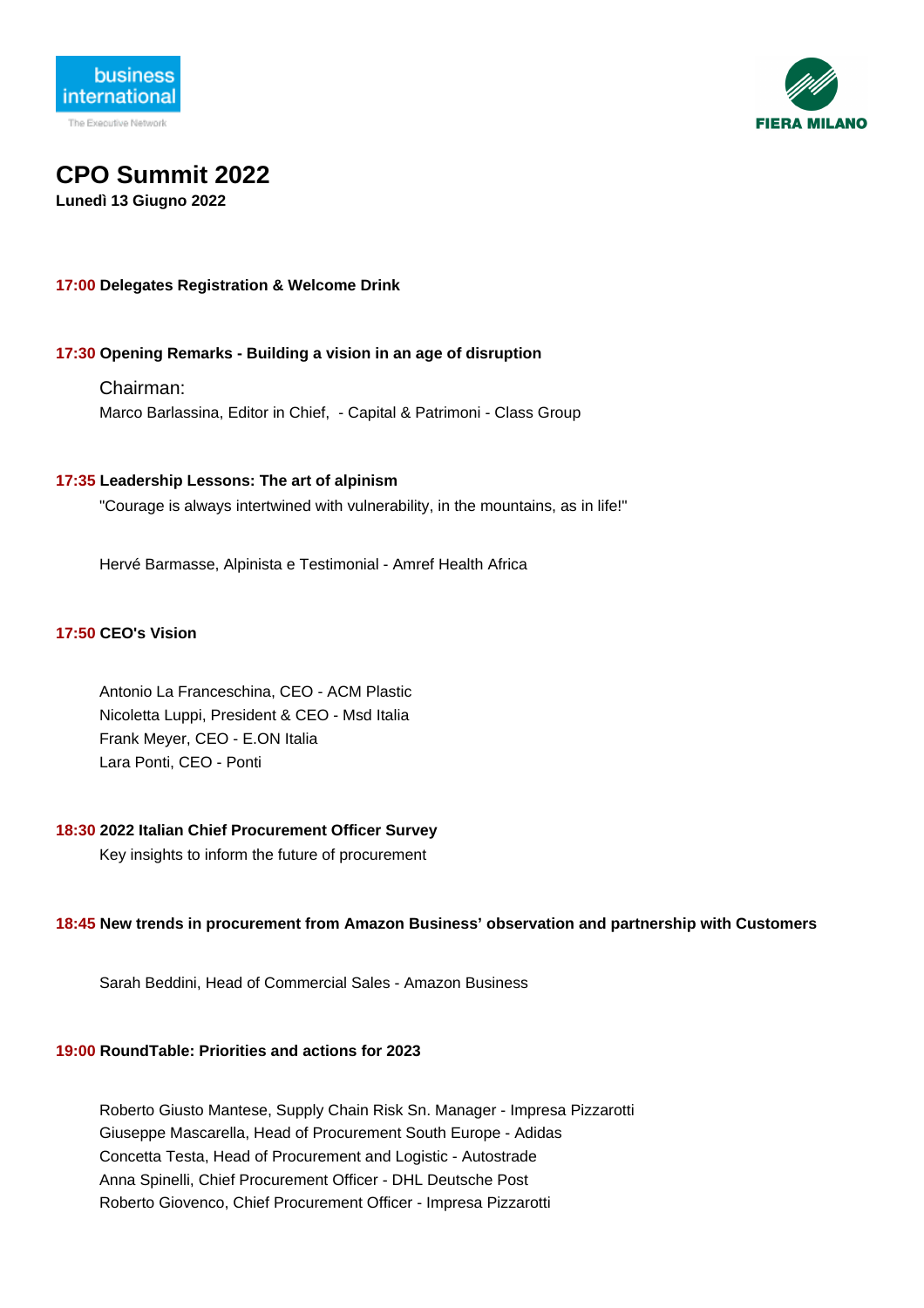## **19:30 CPO Italian Awards & Networking Dinner**

Circular Procurement Awards

Procurement at the heart of ecological transition

The Procurement Leaders are committing to create a more sustainable future. We understand that without a healthy and sustainable environment, there will be no future in which we, as a business, can thrive. Circular Procurement Italian Awards celebrate the most impressive top managers, teams, and organisations in procurement that acellerating growth, innovation, equity and sustainability through circular economy projects.

Awards ceremony is by invitation only.

Introduction by

Luca Dal Fabbro, President - ESG European Institute

**21:30 Closing Event**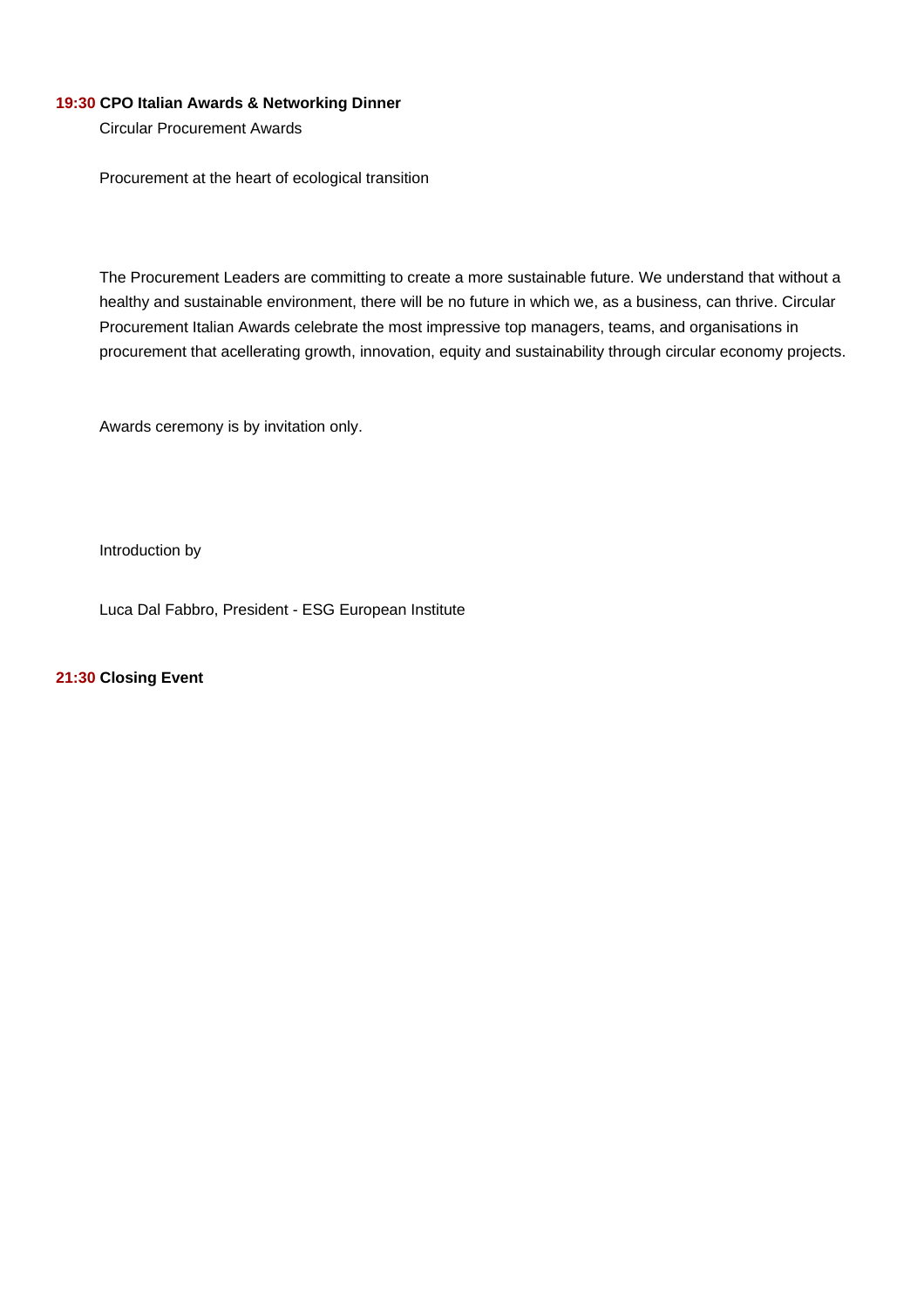## **CPO Summit 2022**

**Martedì 14 Giugno 2022**

## **08:30 Delegates Registration & Networking Breakfast**

## **09:00 Opening Remarks - Geopolitical impact on global business and procurement**

## Chairman:

Romeo Orlandi, Economista e sinologo - Vice Presidente dell'Associazione Italia-Asean

## **COMPETITION & STRATEGIES**

Even through the fog of the COVID-19 pandemic, it is becoming clear that the rules of the game have changed in foundational and permanent ways

## **09:30 The role of Procurement towards a healthier company**

Verso una organizzazione responsabile e…sostenibile

Paolo Brossa, Territory Sales Director - F2A

#### **09:45 CPO's panel discussion - From crisis to positive growth**

Giacinto Carullo, Chief Procurement & Supply Chain Officer - Leonardo Roberta Garizio, Indirect Purchasing Director - Lavazza Guillermo Sarria, Global Procurement Director - Alfaparf Group Lucia Buffoli, Transport & Logistic Director - Mapei

## **DISRUPTIONS & DIGITALIZATION**

For procurement organisations, effective forecasting is a necessity. Getting it right – or wrong – has implications for functions throughout the business

#### **10:30 The strategic imperative of better forecasting**

Paolo Zerbini, Sales Director - Board Italia Riccardo Paolini, head of Business Development - SDG Group

#### **10:45 Business meets IT: successfully managing the new competitive scenario**

Prodotto o non Prodotto? Questo il dilemma. Suggerimenti per una esperienza di successo.

Mario Messuri, Senior Advisor - Techedge Group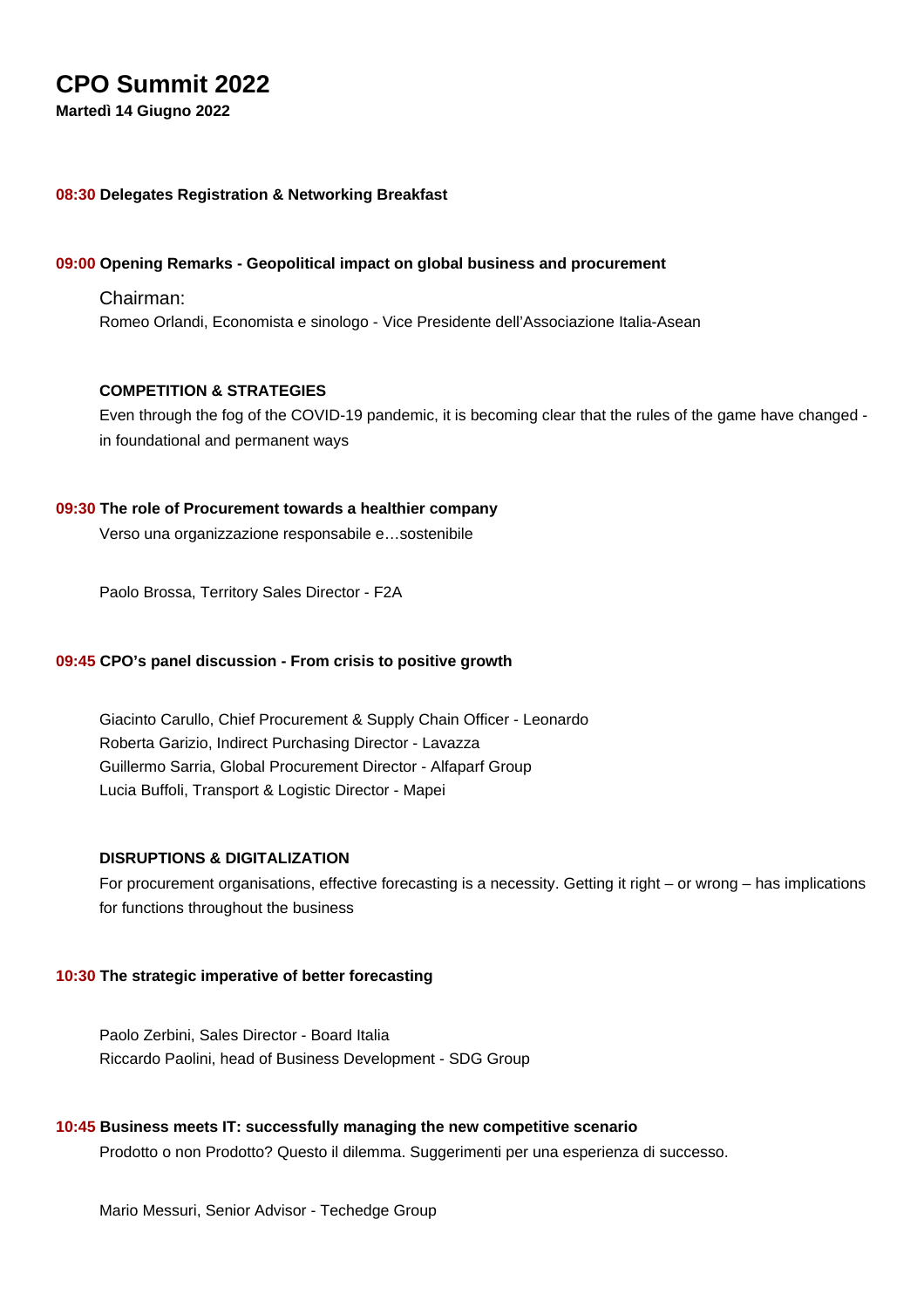#### **11:00 Coffee Break**

#### **11:20 Driving Sustainable Procurement across the Enterprise**

Come guidare la transizione verso un Sustainable Procurement nell'Azienda

Negli ultimi decenni le società tecnologiche sono state protagoniste di un grande fenomeno di transizione noto come "trasformazione digitale". Una rinnovata coscienza ecologica e sociale sta coinvolgendo governi, pubblico servizio e cittadini; anche per le aziende for-profit si sta imponendo una nuova trasformazione, ovvero la transizione da meri criteri di profitto verso nuovi principi di sostenibilità. L'imperativo dei Board è realizzare valore in tutte le dimensioni della cosiddetta triple-P bottom line: Prosperity (che include Profit), People, Planet.

Inoltre, si osserva nel mercato una sinergia tra i due trend trasformativi che definiscono la nostra era: ServiceNow, azienda tecnologica che fa della trasformazione digitale il proprio core business, ritiene che le due transizioni vadano orchestrate come un'unica trasformazione, digitale e sostenibile.

Nel proprio intervento ServiceNow evidenzierà il quadro di mercato per i processi di procurement sostenibile e quale sia il ruolo che i Chief Procurement Officer hanno in questa transizione.

E' infatti fondamentale assicurare la coerenza nel tempo dell' ecosistema, della supply chain e dei vendor con i principi di sostenibilità (3P) delle proprie aziende.

ServiceNow fornirà inoltre elementi per valutare quali siano le capability di cui dotarsi per completare i propri processi di procurement ed essere attori primari della transizione negli anni a venire.

L'assunzione strategica è che l'unico Procurement possibile sia quello Sostenibile: occorre agire, ora!

Pierluigi Pace, Principal Strategist - Inspire Value - ServiceNow Anna Campi, Head of Procurement - ERG Adriano Meloni, SS&P Strategic Sourcing & Procurement Site Lead Italy - Bristol Myers Squibb Vitaliano Tobruk, Supplier Risk Industry Practice Lead - Moody's Analytics

## **11:30 CPO's panel discussion - Data-driven strategies**

Carmen Carulli, CPO - L'Oréal

## **12:00 Digital Procurement Transformation: il futuro è adesso**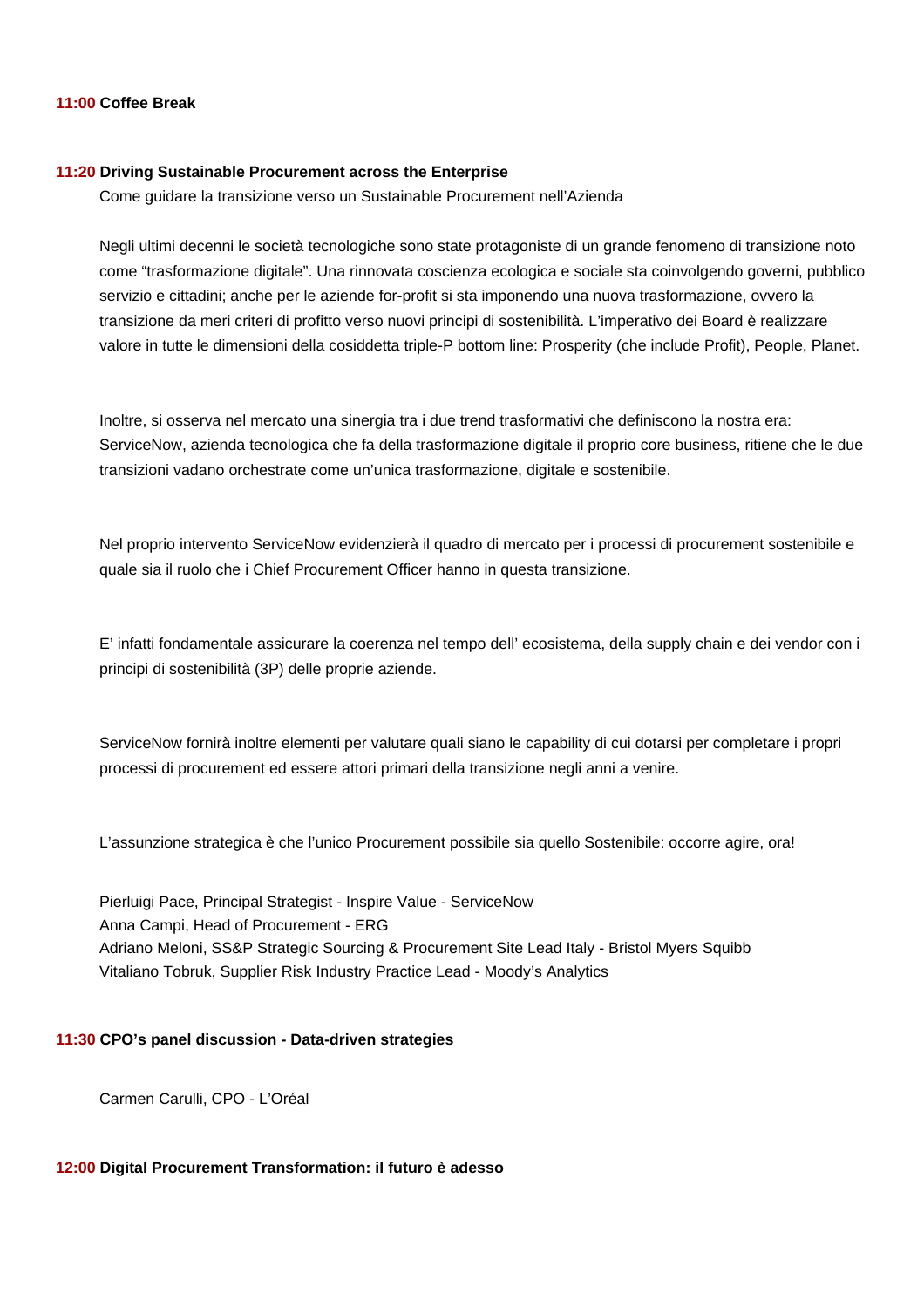Guido Amendola, Senior Vice President Corporate & Group Supply Chain - Snam Fabrizio Fassone, Regional Vice President - Jaggaer

## **SUSTAINABILITY & INVESTMENTS**

Environmental, social and governance (ESG) expectations have never been higher. Enterprises are looking clearly toward their supply chain and procurement leaders to deliver against these expectations.

## **12:15 Disruptive technologies to drive ESG impact**

Giuseppe Elia, Strategic Account Executive - EcoVadis Italia

## **12:30 Insight by Cribis**

Niccolò Zuffetti, Marketing Manager - Cribis

## **12:45 CPO's panel discussion - The sustainability CPO's Agenda**

Alda Paola Baldi, Head Procurement Italy - Enel Cesare Guarini, Director Sustainability Procurement - Philip Morris International Luigi Cozzolino, Global Industrial Procurement Director - Angelini Pharma

### **13:30 Networking Lunch**

**14:30 Closing event**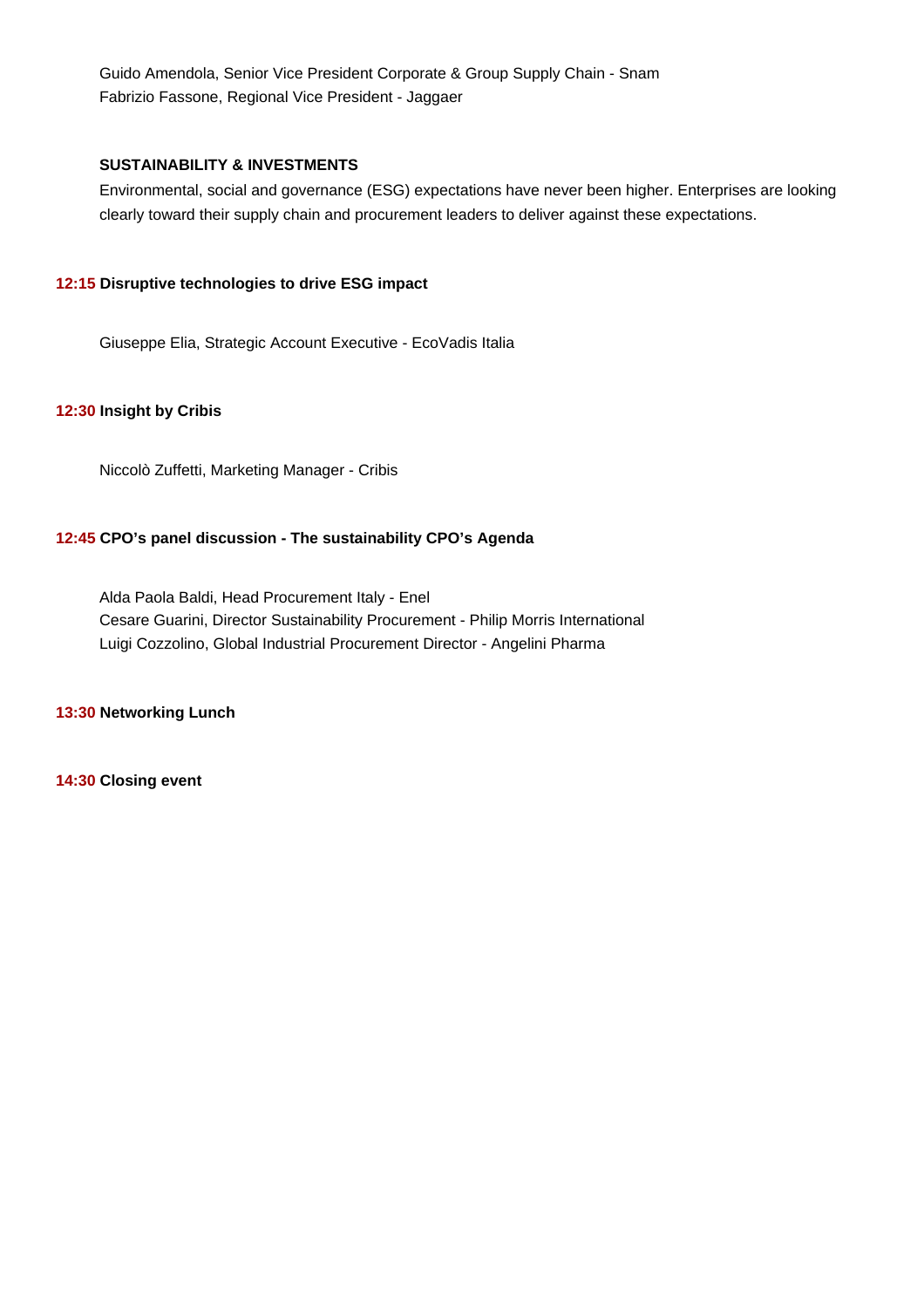## **Main Sponsor :**



ecovadis

servicenow.

## **Silver Sponsor :**

amazon business







**Sponsor :**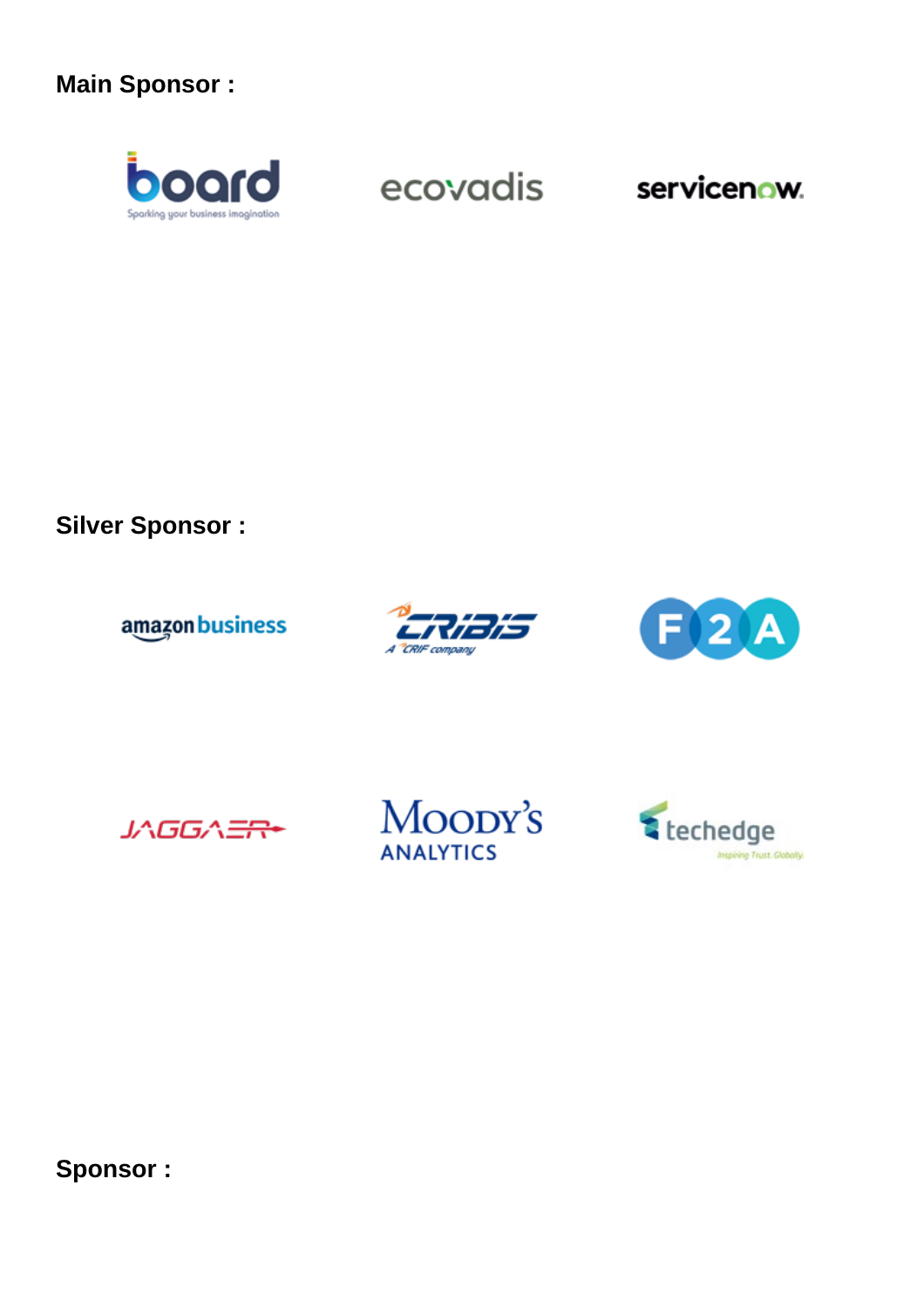

## **In collaborazione con :**



## **Con il patrocinio di :**





## **Media Partner :**